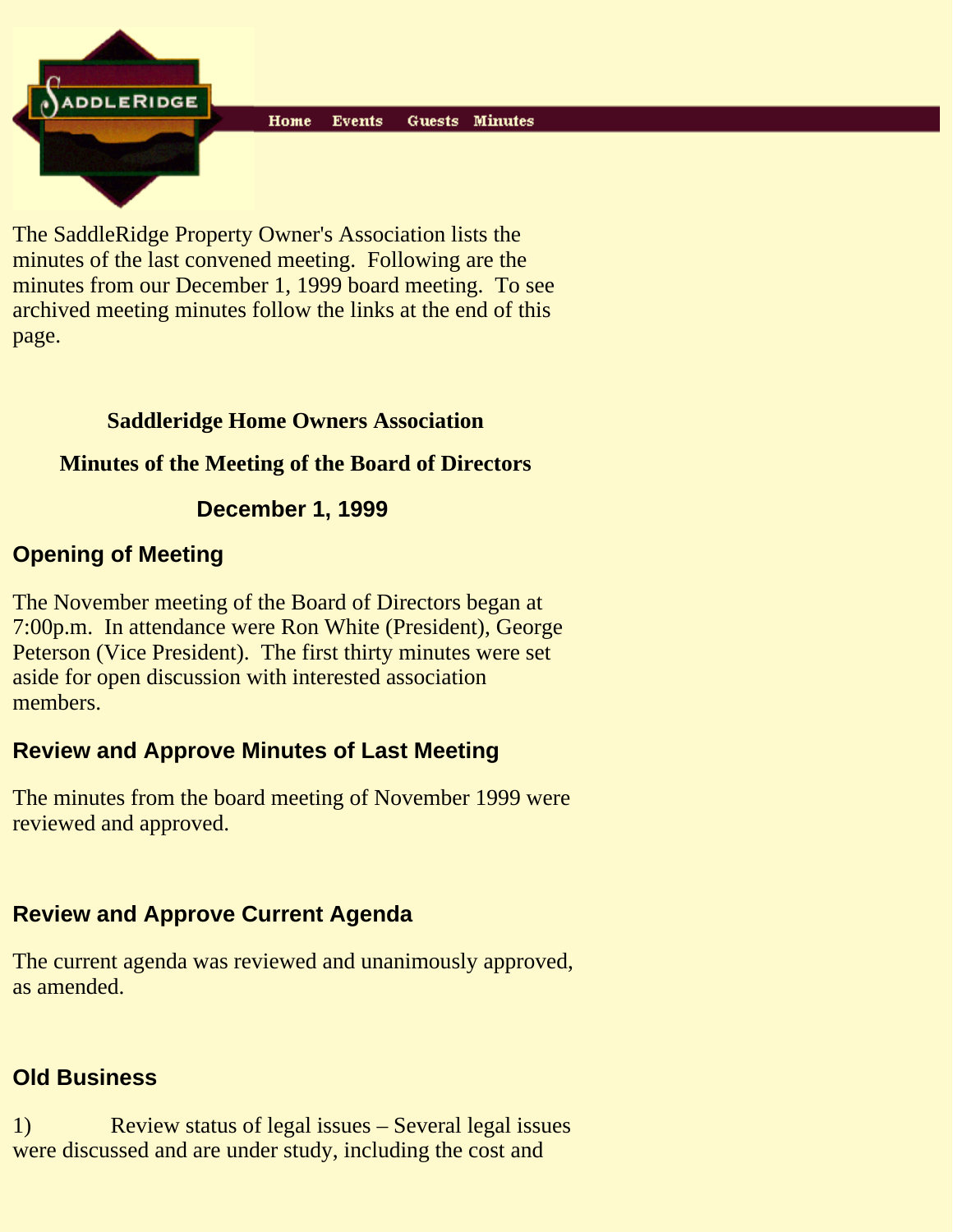benefits of obtaining liability insurance for the association.

2) Review assigned responsibilities:

A) Streets – Streets continue to be good condition.

B) Clubhouse – Barbara wison will be getting a quote to replace the front door lock with a "hard to duplicate" dead bolt. We discussed the possibility of replacing the front lock and replacing the other locks with single sided deadbolts.

C) Grounds – Jim Peterson will be submitting a new annual contract for the Board to review.

D) Architectural Committee – The committee is reviewing some fence and signage issues that exist in the subdivision.

E) Homepage – Up and running with no problems at this time.

3) Past due Association Fees – The Board would like to come up with a plan or process to handle this problem. Further discussion will be had on this Topic.

4) Property and Casualty Insurance – The Board members are still pending quotes for clubhouse insurance to be reviewed and considered.

## **Review Monthly Financial Statement**

**George Peterson presented the bank statement for review. The association has no outstanding debts other than normal trade accounts, which are paid as incurred. The Board will be compiling a Financial review for landowners who are interested and for the annual meeting.**

#### **New Business**

1. Mail out of 2000 Dues

2. The Board Members agreed that we would submit a letter to Lee Gibson offering her a position on the Board Of Directors.